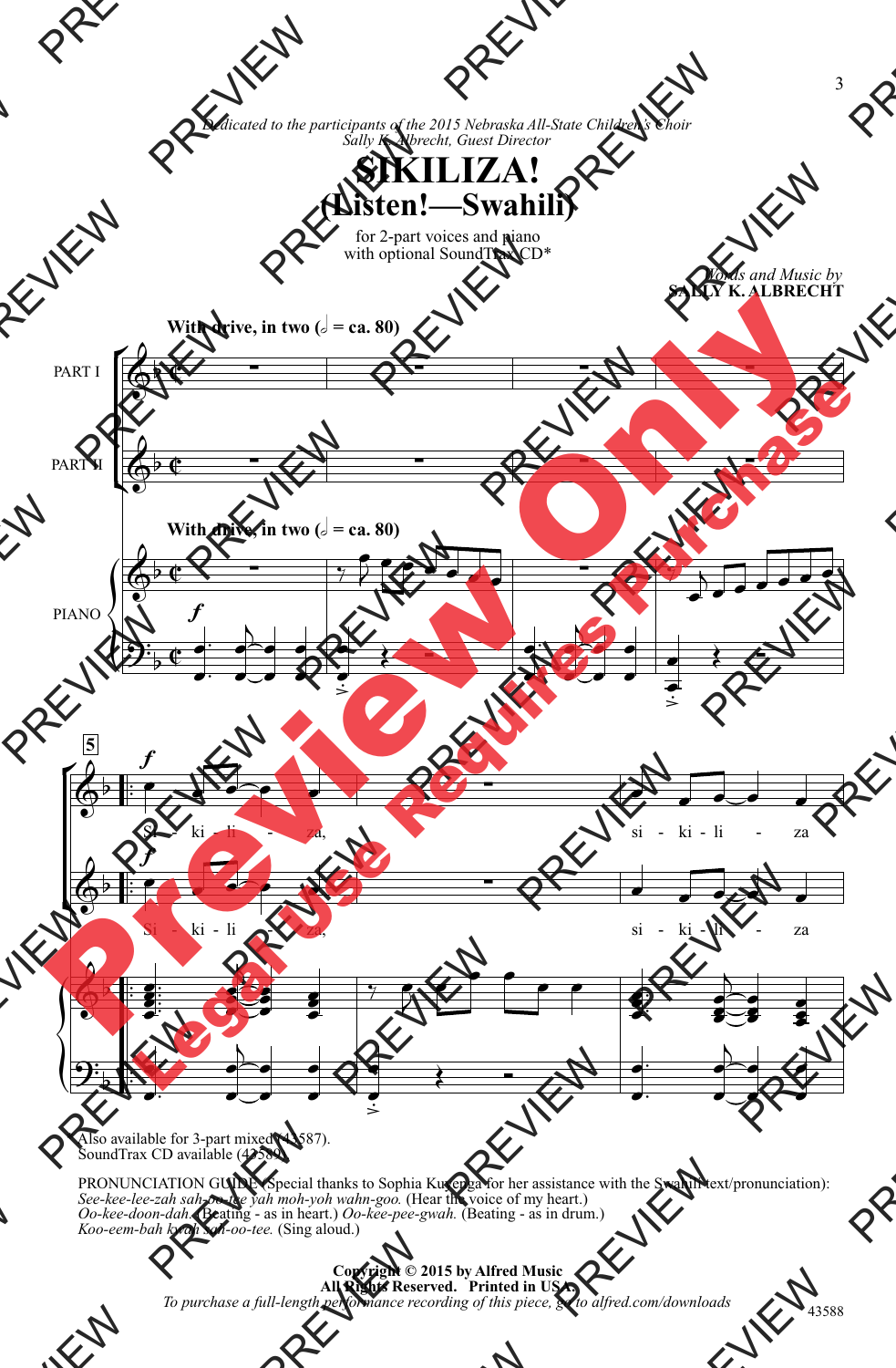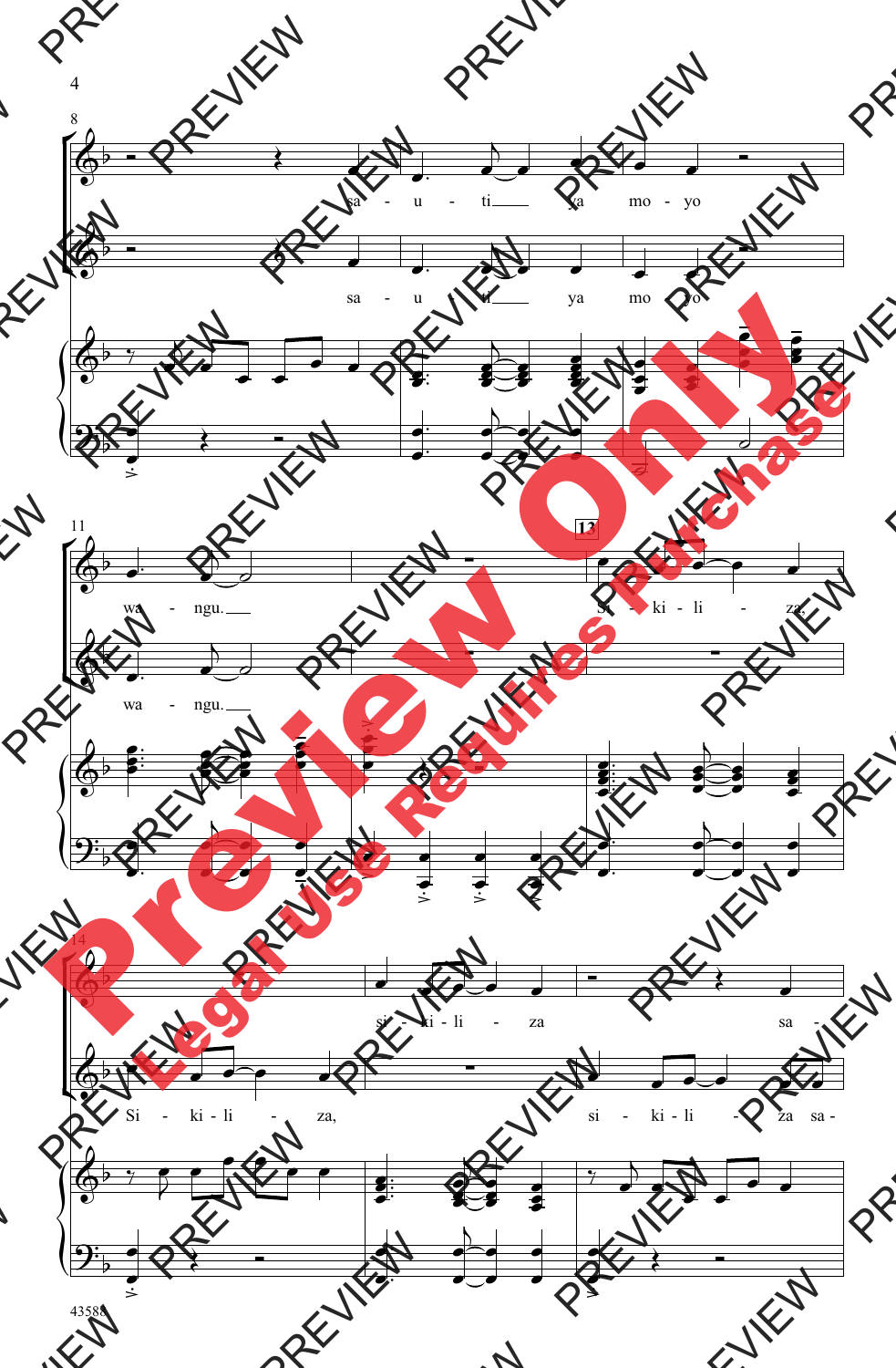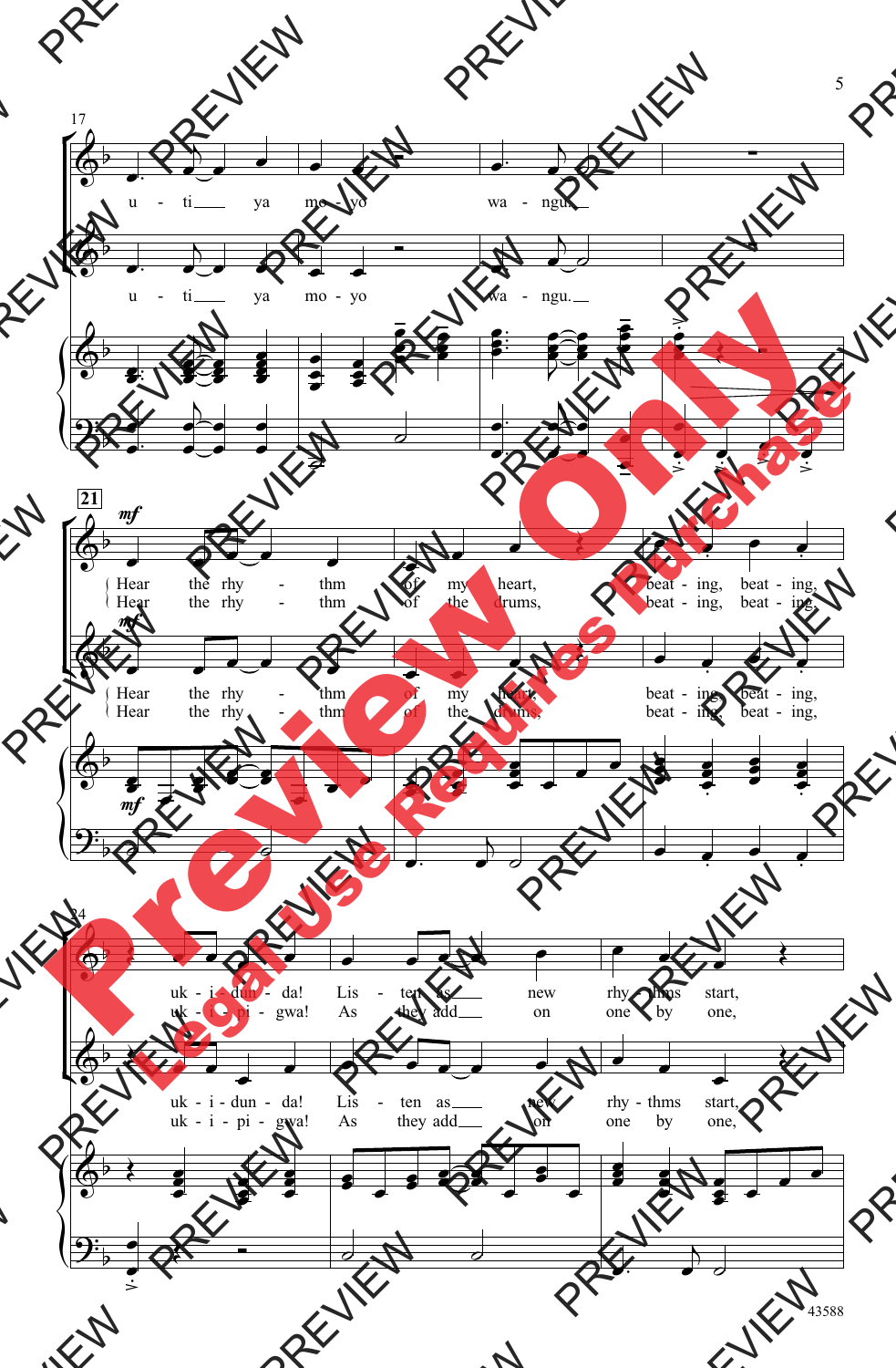

43588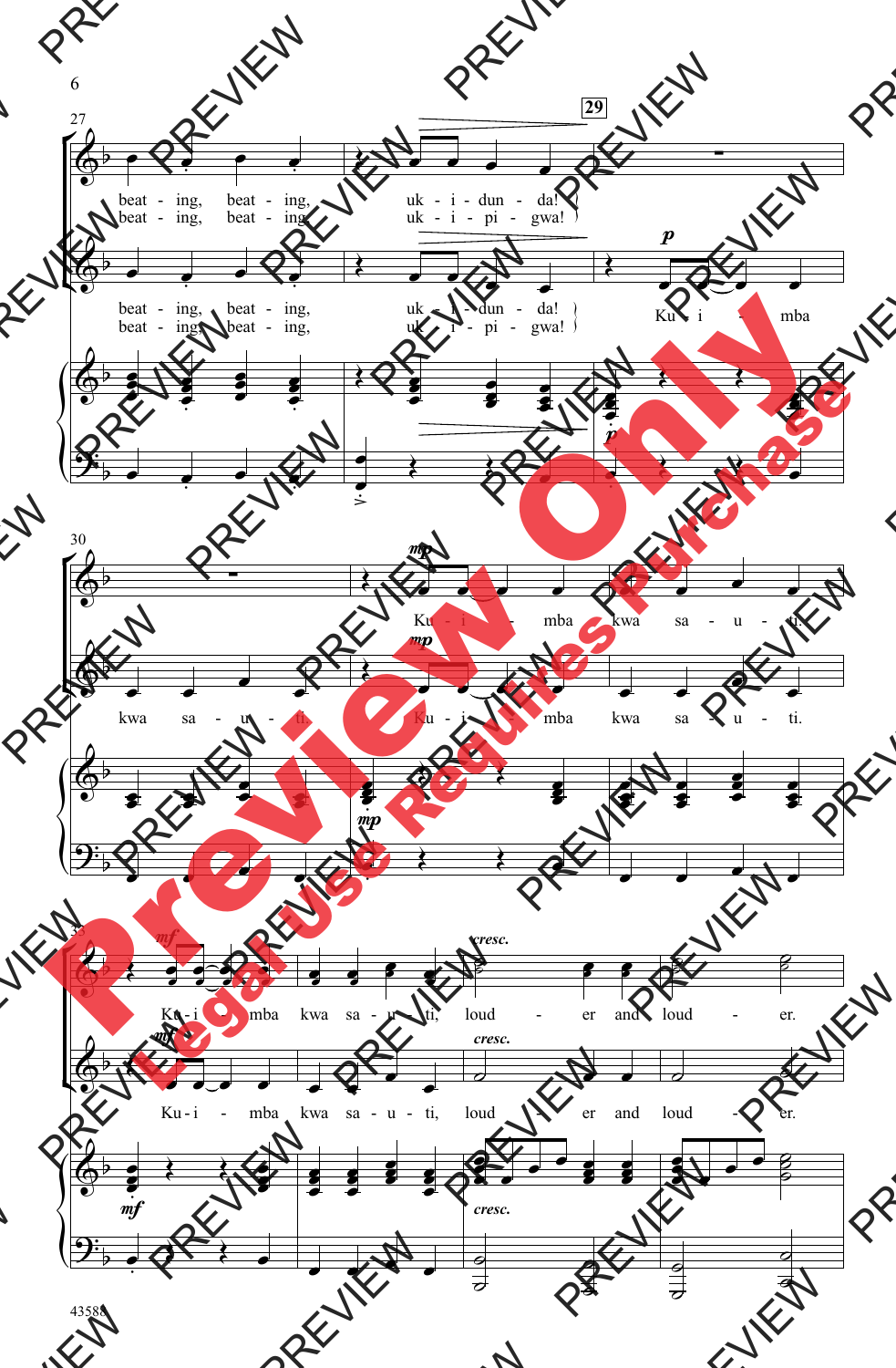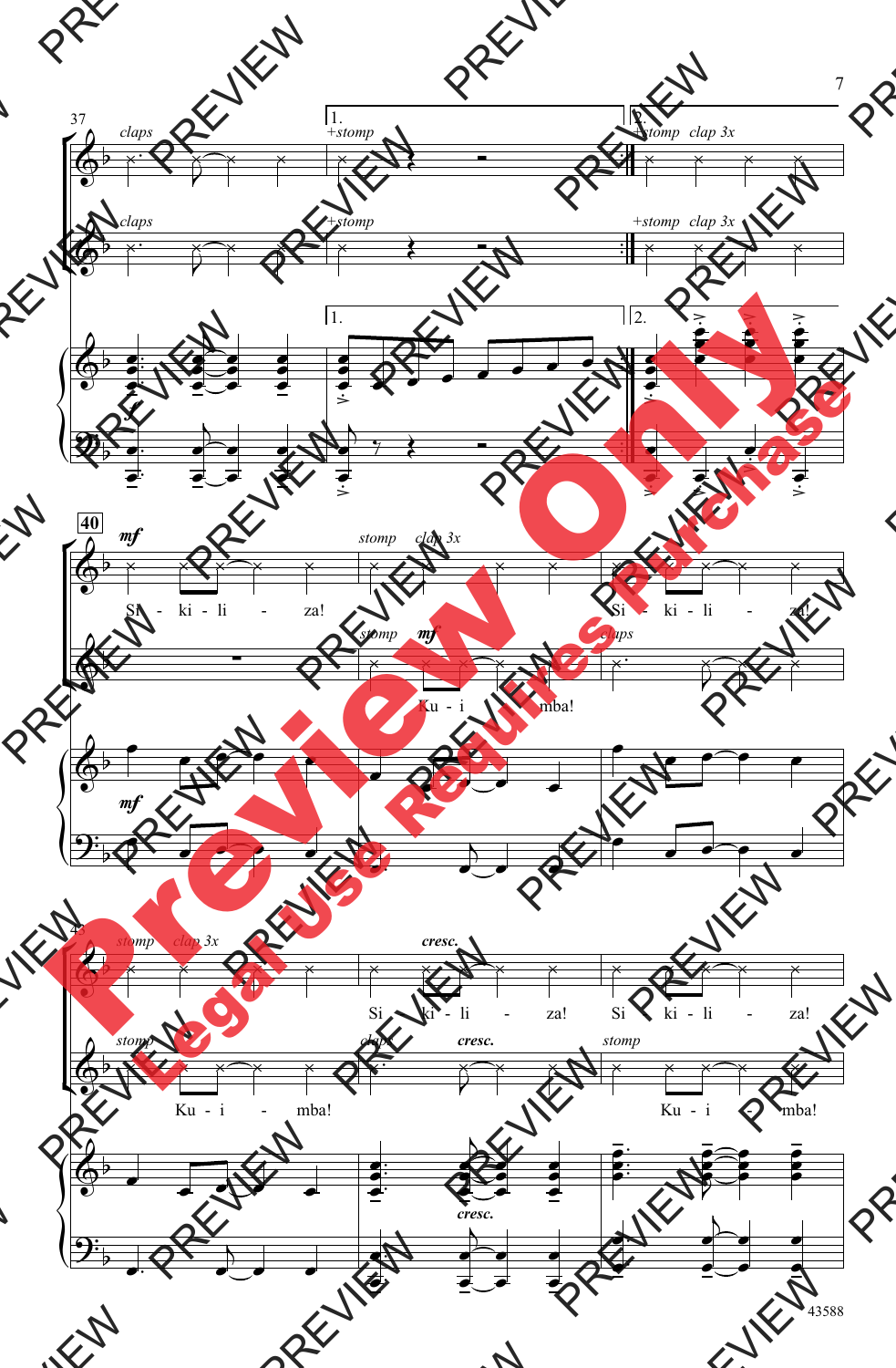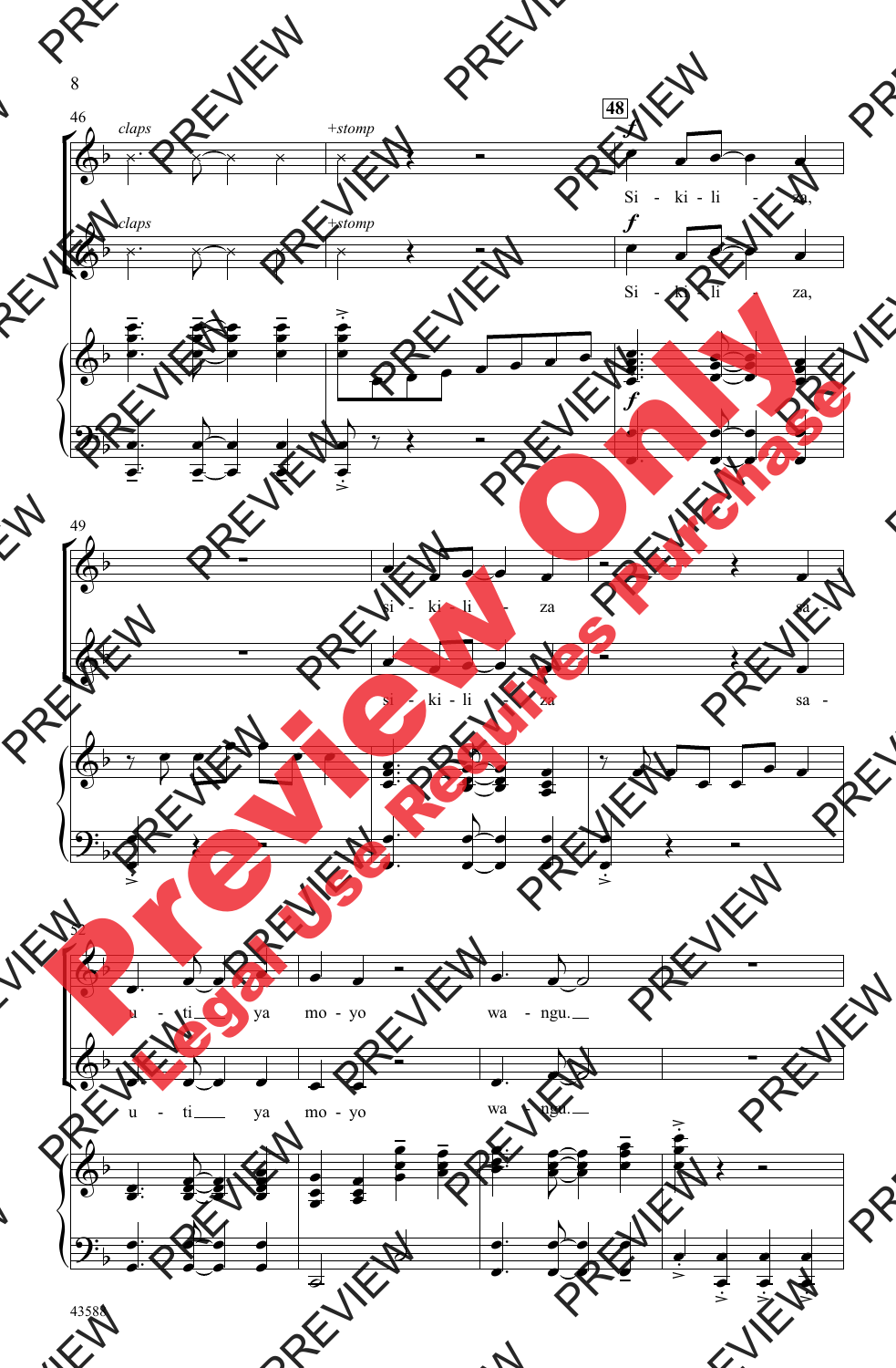